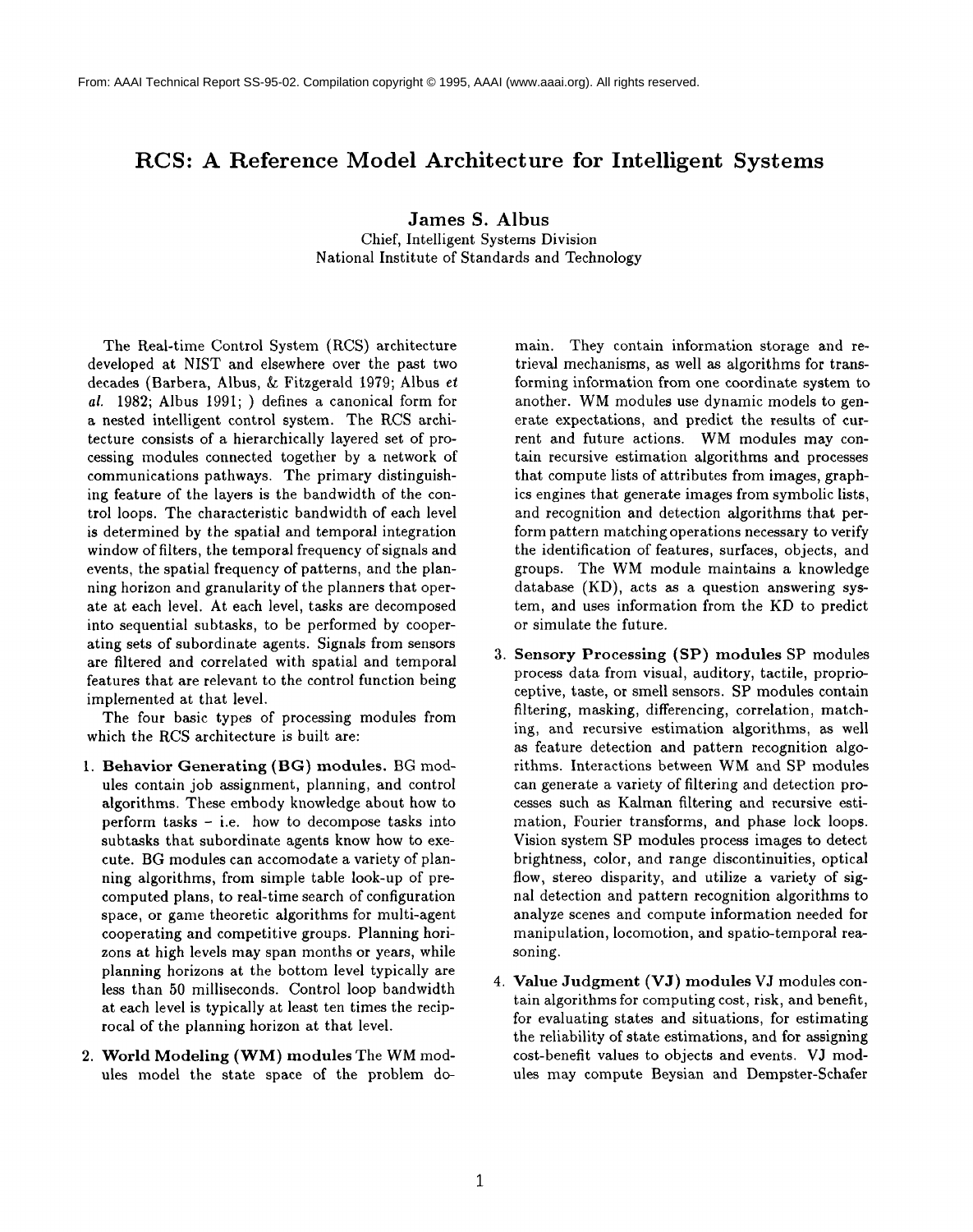statistics on information about the world based on the correlation and variance between observations and predictions.

- 5. Knowledge Database (KD) modules KD modules consist of data structures that contain state variables, iconic images, and symbolic frames containing lists of attributes. Information in the KD includes knowledge about entities and events, and about how the world behaves, both logically and dynamically. The KD contains both short term and long term memory elements. The KD is typically implemented in a distributed fashion, suitable for real-time data retrieval and update.
- 6. A communication system that conveys messages between the various modules. The communication system provides a network of pathways that transmits messages between the various processing and database modules. The communications system richly, but not completely, interconnects the modules.

The various modules in the RCS architecture act as a collection of intelligent agents (or software objects), sending and receiving messages to and from each other. These messages convey commands and requests, and return status.

The RCS architecture has evolved over the past two decades from a rather simple robot control schema to a reference model architecture for intelligent system design. From the beginning, RCS has represented a conscious attempt to emulate the function and structure of the neurological machinery in the brain. Each RCS module has properties that are known, or hypothesized, to exist in the brain. For example, RCS modules may be constructed from neural nets such as CMAC (Albus 1975b; 1975a) that compute arithmetic and/or logical functions on a set of inputs to produce a set of output state variables. These can be carried over communications pathways to other functional modules that may use them to perform further functional computations, or to generate addresses, or to store information in memory for latter use. RCS functional modules may add, subtract, multiply, differentiate, integrate, compute correlation functions, recognize patterns, generate names or addresses of symbolic representations, or to perform planning functions at a hierarchy of levels. In its most complete theoretical form, the RCS reference model architecture provides a framework for integrating concepts from artificial intelligence, machine vision, robotics, computer science, control theory, operations research, game theory, signal processing, filtering, and communications theory.

The RCS architecture has been used in the implementation of a number of experimental projects. These include:

- A Horizontal Machining Workstation This project was part of the NBS Automated Manufacturing Research Facility (AMRF). It included an integrated sensory-interactive real-time control system for a robot with a structured light machine vision system, a machine tool, an automatic fixturing system, and a pallet shuttle. The robot included a quick change wrist, a part handling gripper with tactile sensors, and a tool handling gripper for loading and unloading tools in the machine tool magazine. Plans were represented as state-tables, and a wide variety of sensory interactive behaviors were demonstrated. These included locating and recognizing parts and part orientation of unoriented parts presented in trays, and automatically generating part handling sequences for part and tool loading and unloading. (Albus el *al.* 1983; Barbera *et al.* 1984; Wavering & Fiala 1987)
- A Cleaning and Deburring Workstation This project was also part of the AMRF. It included two robots, a set of buffing wheels, a part washing/drying machine, and a variety of abrasive brushes. Part geometry was input from a CAD database. Deburring tool paths were automatically planned from knowledge of the part geometry plus operator input indicating which edges were to be deburred. Deburring parameters such as forces and feed rates were also selected from a menu by the operator. Part handling sequences were planned automatically for loading parts in a vise, and turning parts over to permit tool and gripper access. Force sensors and force control algorithms were used during task execution to modify the planned paths so as to compensate for inaccuracies in robot kinematics and dynamics. (Murphy, Norcross, & Proctor 1988; Norcross 1989; Proctor, Murphy, & Norcross 1989)
- 3. An Advanced Deburring and Chamfering System This project is currently underway. It is designed for high speed force controlled precision deburring and chamfering of complex parts made of hard metal, such as jet engine turbine blades. It consists of a robot and a deburring tool mounted on a micro-positioner with force sensitive end point control. Impedance control of the tool endpoint is performed in real-time through an algorithm that independently controls the stiffness and damping coefficients normal-to and tangential-to the part edge at the tool contact point. Part geometry is derived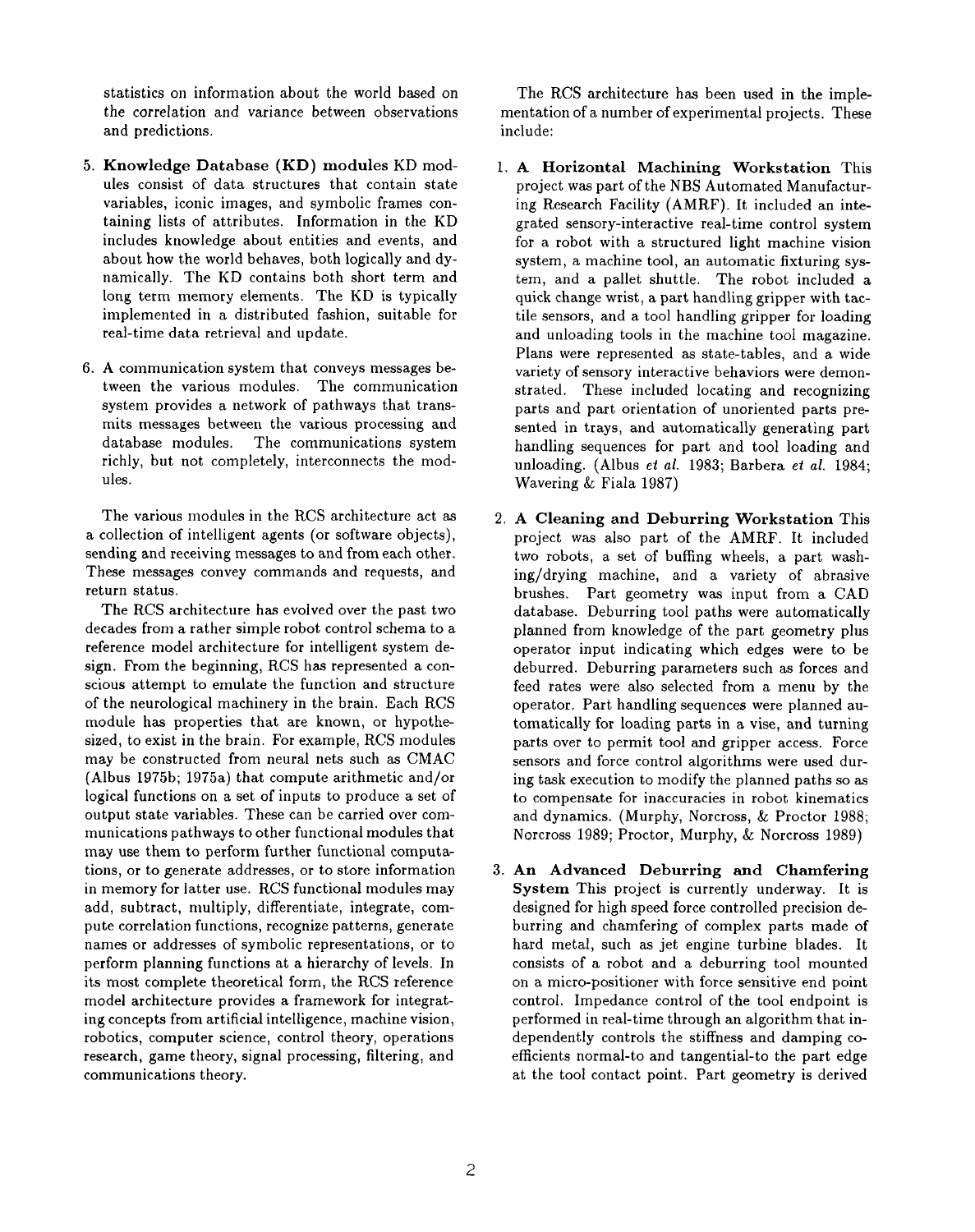from standard IGES CAD data formats. Edge selection is done by a human operator. Tool speeds, feeds, and force parameters are automatically generated by formula using parameters from a materials machinability database. (Stouffer *et al.* 1993; Stouffer 1995)

- 4. NBS/NASA Standard Reference Model Architecture for the Space Station Telerobotic Servicer (NASREM) This project was funded by NASA Goddard Space Flight Center. NASREM was used by Martin Marietta to develop the control system for the space station telerobotic servicer. Algorithms were developed for force servoing, impedance control, and real-time image processing of telerobotic systems at NIST, Martin Marietta, Lockheed, Goddard, and in a number of university and industry labs in the United States and Europe. (Albus, McCain, & Lumia 1989; Albus *el al.* 1989a).
- 5. An architecture for Coal Mining Automation This project effectively transferred the RCS architecture and methodology to a large team of researchers in the US Bureau of Mines who are tasked with developing prototype coal mining automation sensors and systems and transferring such systems, in turn, to the mining industry. A comprehensive mining scenario was developed starting with a map of the region to be excavated, the machines to be controlled, and the mining procedures to be applied. Based on this scenario, an intelligent control system with simulation and animation was design, built, and demonstrated. The same control system was later demonstrated with an actual mining machine and sensors. (Albus *et al.* 1989b; Huang, Quintero, & Albus 1991; Horst & Barbera 1983; Huang, Horst, & Quintero 1992; Horst 1993; 1994)
- 6. An nuclear submarine maneuvering system This project demonstrated the design and implementation in simulation of maneuvering and engineering support systems for a 637 class nuclear submarine. The maneuvering system involves an automatic steering, trim, speed, and depth control system. The system demonstrated the ability to execute a lengthy and complex mission involving transit of the Bering Straits under ice. Ice avoidance sonar signals were integrated into a local map using a CMAC neural network memory model. Steering and depth control algorithms were developed that enabled the sub to avoid hitting either the bottom or the ice while detecting and compensating for random salinity changes under the ice by making

trim and ballast adjustments. The engineering support system demonstrated the ability to respond to a lub oil fire by reconfiguring ventilation systems, rising in depth to snorkel level, and engaging the diesel engines for emergency propulsion. (Huang, Hira, & Feldman 1992b; 1992a; Huang et al. 1993; Huang, Hira,  $&$  Quintero 1993)

- 7. A control system for a U.S. Postal Service Automated Stamp Distribution Center This system demonstrated the ability to route packages through a series of carossels, conveyors, and storage gins, to maintain precise inventory control, provide security, and generate maintanence diagnostics in the case of system failure. The distribution center was designed and tested first in simulation, and then implemented as a full scale system. The system contained over 220 actuators, 300 sensors, and ten operator workstations. An even larger and more complex RCS system for controlling a general mail facility is still under development. (Advanced Technology Reseach Corporation 1991)
- 8. A control system for Multiple Autonomous Undersea Vehicles This systems was developed for controlling a pair of experimental vehicles designed and built by the University of New Hampshire. The RCS control system included a realtime path planner for obstacle avoidance, and a realtime map builder for constructing a topological map of the bottom. A series of tests was conducted in Lake Winnipasaki during the fall of 1987. (Albus & Blidberg 1987; Herman & Albus 1987; 1988; Albus 1988)
- 9. An RCS system for remote driving This system was implemented an Army HMMWV. One version of the system enables the vehicle to be driven remotely by an operator using TV images transmitted  $\chi$  from the vehicle to an operator control station. This version has a retrotraverse mode that permits the vehicle to autonomously retrace paths previously traversed under remote control, using an inertial guidance system.

A second version of this RCS system has demonstrated the ability to drive the HMMWV automatically using TV images processed through a machine vision system with a real-time model matching algorithm for tracking lane markings. The RCS real-time vision processing system has enabled this vehicle to drive automatically at speeds up to sixty miles per hour on the highway, and at speeds up to thirty-five miles per hour on a winding test track used by the county police for driver-training. (Herman, Albus,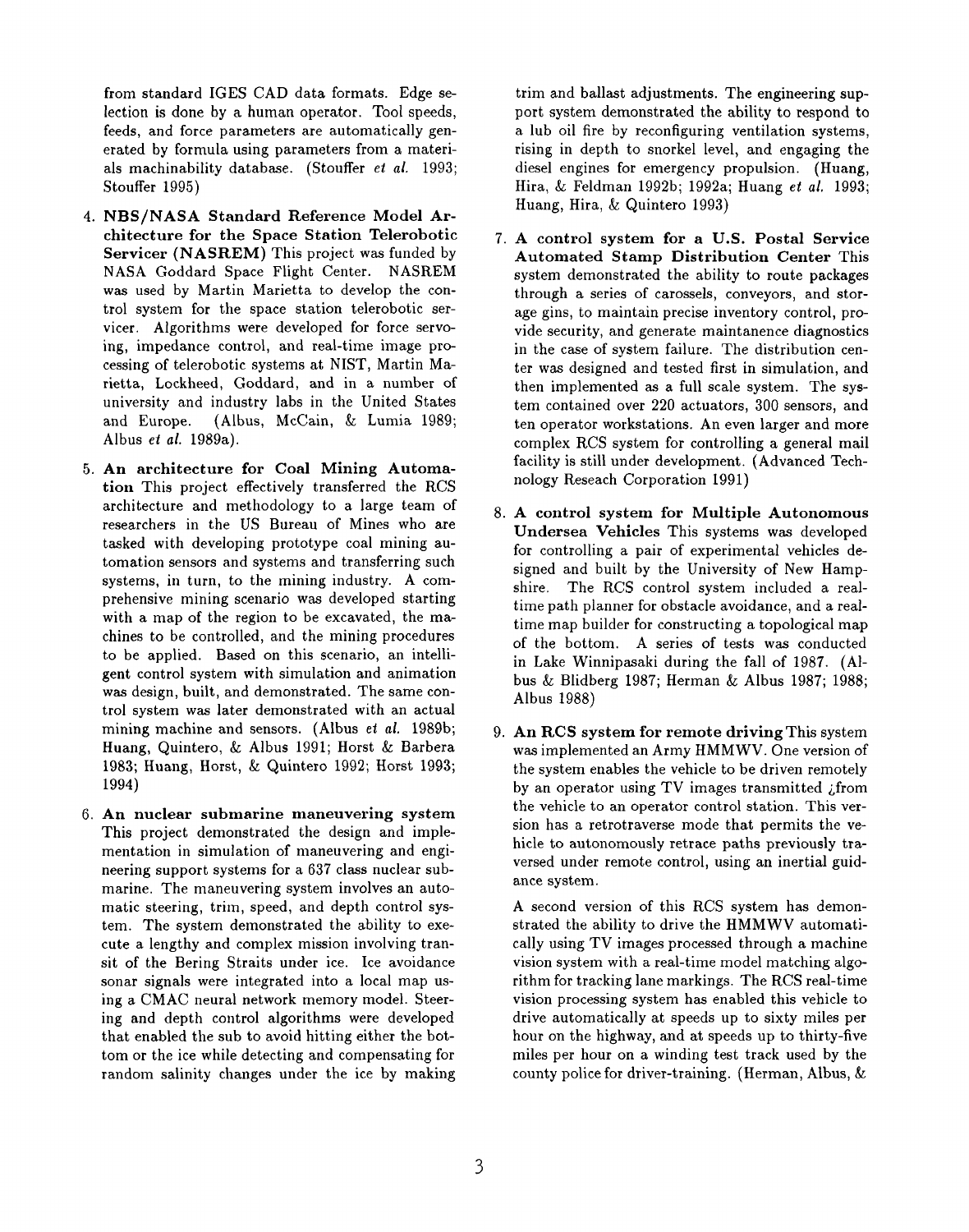Hong 1991; Herman *et al.* 1993; Murphy *el al.* 1993; Juberts et *al.* 1993; Nashman & Sehneiderman 1993; Schneiderman, Nashman, & Lumia 1993; Schneiderman & Nashman 1995; Szabo *et al.* 1990)

**I0.An Open Architecture Enhanced Machine** Controller The RCS reference model is being used as the basis for an open architecture Enhanced Machine Controller (EMC) for machine tools, robots, and coordinate measuring machines. The EMC combines NASREM with the Specification for an Open System Architecture Standard (SOSAS) developed under the Next Generation Controller program sponsored by the Air Force and National Center for Manufacturing Sciences. In cooperation with the DoE TEAM program, EMC functional modules have been defined, and Application Programming Interfaces (APIs) are being defined for sending messages between the functional modules. A prototype machine tool controller isbeing installed in a General Motors plant as part of the DoE-TEAM/NIST-EMC government/industry consortium. The goal of this effort is to define a set of standard application programming interfaces for open architecture controllers. (Proctor & Michaloski 1993; Albus et al. 1992; Proctor et al. 1993).

All of the projects listed above that have used the RCS architecture have implemented only a subset of the features of most advanced theoretical form of the RCS reference model architecture (Albus 1994). This is because the RCS theoretical development has remained well advanced over what it has been possible to implement, given programatic limitations in funding.

Current work at NIST and elsewhere is pursuing more complex implementations of RCS. For example, efforts to incorporate human operator interfaces into the RCS architecture that began with NASREM have continued with the Air Force/JPL/NIST Universal Telerobotic Architecture Project (UTAP) (Michaloski, Backes, & Lumia 1995; Lumia *et al.* 1994), and the NIST RoboCrane. Work is also under way to integrate the RCS architecture with the Manufacturing Systems Integration (MSI) factory control architecture, and the Quality In Automation (QIA) architecture. (Kramer & Senehi 1993; Senehi *et al.* 1994) When complete, this joint architecture will define a reference model architecture for manufacturing that extends all the way from the servomechanism level to the enterprize integration level. Work is also in progress to develop an engineering design methodology and a set of software engineering tools for developing RCS systems (Michaloski & Wheatley 1990; Quintero & Barbera 1992; 1993).

## References

Advanced Technology Reseach Corporation. 1991. Stamp distribution network. Technical Report USPS Contract Number 104230-91-C-3127 Final Report, Advanced Technology Reseach Corporation.

Albus, J. A reference model architecture for intelligent systems design. In Antsaklis, P. J., and Passino, K., eds., *An Introduction to Intelligent and Autonomous Control.*

Albus, J., and Blidberg, D. 1987. Control system architecture for multiple autonomous undersea vehicles (mauv). In *Proceedings of the Fifth International Symposium on Unmanned, Untethered Submersible Technology.*

Albus, J.; Mclean, C.; Barbera, A.; ; and Fitzgerald, M. L. 1982. Architecture for real-time sensoryinteractive control of robots in a manufacturing facility. In *Proceedings of the Fourth IFAC/IFIP Symposium - Information Control Problems in Manufacturing Technology.*

Albus, J.; Mclean, C.; Barbera, A.; ; and Fitzgerald, M. L. 1983. Hierarchical control for robots in an automated factory. In *Proceedings of the 13th International Symposium on Industrial Robots/Robots 7.*

Albus, J.; Lumia, R.; Fiala, J.; and Wavering, A. 1989a. Nasrem - the nasa/nbs standard reference model for telerobot control system architecture. In *Proceedings of the 201h International Symposium on Industrial Robots.*

Albus, J.; Quintero, R.; Huang, H.; and Roche, M. 1989b. Mining automation real-time control system architecture standard reference model (masrem). Technical Report NISTTN 1261, National Institute of Standards and Technology.

Albus, J.; Quintero, R.; Proctor, F.; Michaloski, J.; Dagalakis, N.; and Tarnoff, N. 1992. Nist support to the next generation controller program: 1991 final technical report. Technical Report NISTIR 4888, National Institute of Standards and Technology.

Albus, J.; McCain, H.; and Lumia, R. 1989. Nasa/nbs standard reference model for telerobot control system architecture (nasrem). Technical Report NISTTN 1235, National Institute of Standards and Technology.

Albus, J. 1975a. Data storage in the cerebellar model articulation controller (cmac). *Transaclions of the*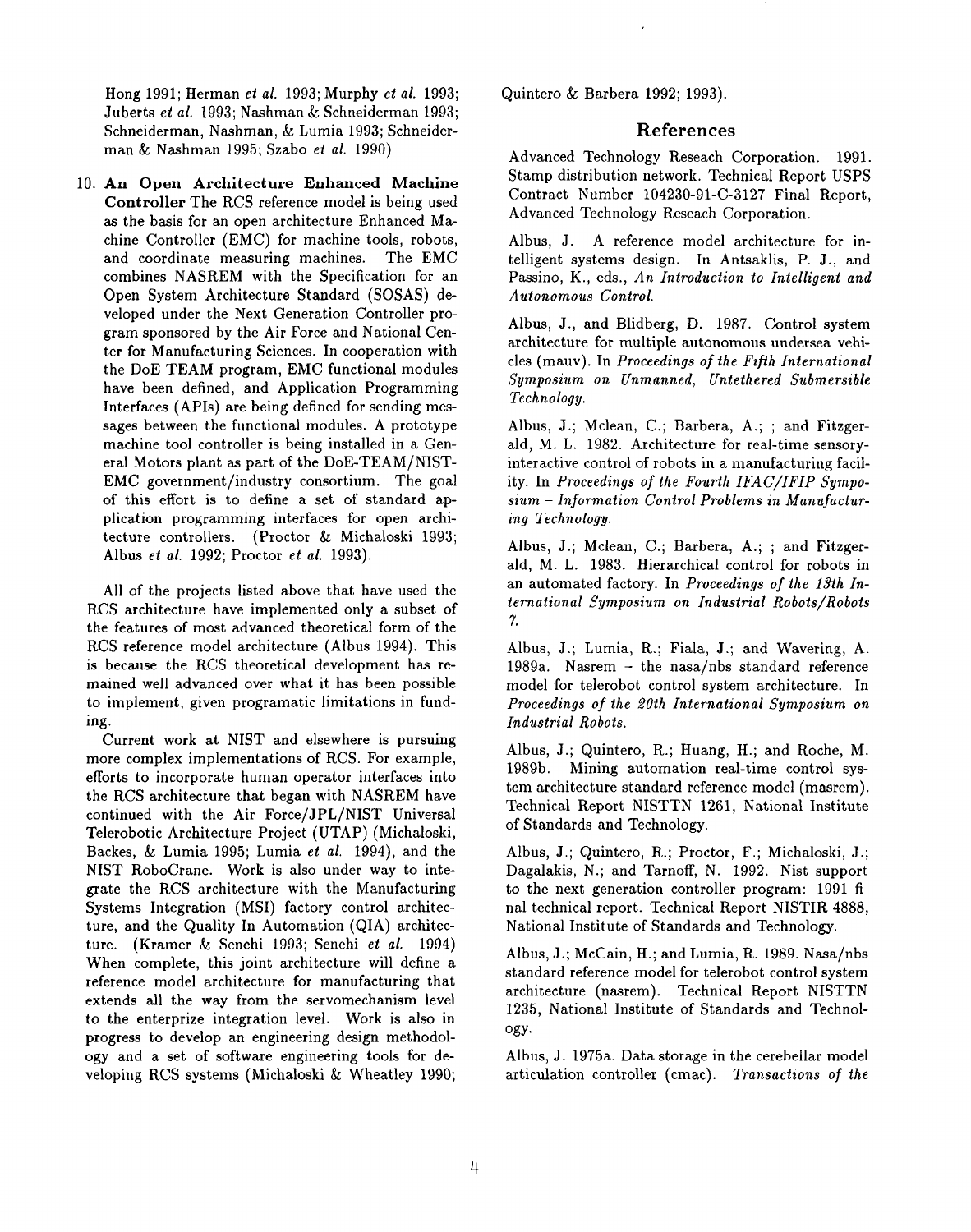*ASME Journal of Dynamic Systems, Measurement, and Control* September.

Albus, J. 1975b. New approach to manipulator control: The cerebellar model articulation controller (cmac). *Transactions of the ASME Journal of Dynamic Systems, Measurement, and Control* Septem*ber.*

Albus, J. 1988. System description and design architecture for multiple autonomous undersea vehicles. Technical Report NISTTN 1251, National Institute of Standards and Technology.

Albus, J. 1991. Outline for a theory of intelligence. *IEEE Transactions on Systems, Man and Cybernetics* 21(2).

Albus, J. 1994. A reference model architecture for intelligent systems design. Technical Report NISTIR 5502, National Institute of Standards and Technology.

Barbera, A.; Albus, J.; and Fitzgerald, M. L. 1979. Hierarchical control of robots using microcomputers. In *Proceedings of the 9th International Symposium on Industrial Robots.*

Barbera, A.; Fitzgerald, M. L.; Albus, J.; and Haynes, L. 1984. Rcs: The nbs real-time control system. In *Proceedings of the Robots 8 Conference and Exposition, Volume 2 - Future Considerations.*

Herman, M., and Albus, J. 1987. Real-time hierarchical planning for nmltiple mobile robots. In *Proceedings of the DARPA Knowledge-Based Planning Workshop.*

Herman, M., and Albus, J. 1988. Overview of the multiple autonomous underwater vehicles (mauv) project. In *1988 IEEE btternational Conference on Robotics and Automation.*

Herman, M.; Albus, J.; and Hong, T. 1991. Real-time vision for autonomous and teleoperated control of unmanned vehicles. In Sood, A., ed., *Active Perception and Robot Vision.* Heidelberg: Springer-Verlag.

Herman, M.; Raviv, D.; Schneiderman, H.; and Nashman, M. 1993. Visual road following without 3-d reconstruction. In *Proceedings of the SPIE 22nd Applied Imagery Pattern Recognition Workshop, Vol. 2103.*

Horst, J., and Barbera, A. 1983. An intelligent control system for a cutting operation of a continuous mining machine. Technical Report NISTIR 5142, National Institute of Standards and Technology.

Horst, J. 1993. Coal extraction using rcs. In *Proceedings of the 8th IEEE International Symposium on Intelligent Control.*

Horst, J. 1994. Servo control of a coal mining machine appendage and integration into a real-time control system (rcs) design. In *Proceedings of the Summer Computer Simulation Conference.*

Huang, H.; Hira, R.; Quintero, R.; and Barbera, A. 1993. Applying the nist real-time control system reference model to submarine automation: A maneuvering system demonstration. Technical Report NISTIR 5126, National Institute of Standards and Technology.

Huang, H.; Hira, R.; and Feldman, P. 1992a. A submarine maneuvering system demonstration using a generic real-time control system (rcs) reference model,. In *Proceedings of the Summer Computer Simulation Conference 1992.*

Huang, H.; Hira, R.; and Feldman, P. 1992b. A submarine simulator driven by a hierarchical real-time control system architecture,. Technical Report NIS-TIR 4875, National Institute of Standards and Technology.

Huang, H.; Hira, R.; and Quintero, R. 1993. A submarine maneuvering system demonstration based on the nist real-time control system reference model. In *Proceedings of the 8th IEEE International Symposium on Intelligent Control.*

Huang, H.; Horst, J.; and Quintero, R. 1992. An algorithm for real-time motion control of a continuous mining machine. *Journal for Intelligent and Robotic Systems 5.*

Huang, H.; Quintero, R.; and Albus, J. 1991. A reference model, design approach, and development illustration toward hierarchical real-time system control for coal mining operations. In *Advances in Control and Dynamic Systems.*

Juberts, M.; Murphy, K.; Nashman, M.; Schneiderman, H.; Scott, H.; and Szabo, S. 1993. Development and test results for a vision-based approach to avcs. In *Proceedings of the 26lh International Symposium on Automotive Technology and Automation.*

Kramer, T., and Senehi, M. 1993. Feasibility report: Reference architecture for machine control systems integration. Technical Report NISTIR 5297, National Institute of Standards and Technology.

Lumia, R.; Michaloski, J. L.; Russell, R.; Wheatly, T. E.; and P. G. Backes, S. Lee, R. S. 1994. Unified telerobotic architecture project (utap) interface document- draft. Technical Report White Paper, National Institute of Standards and Technology.

Michaloski, J. L., and Wheatley, T. 1990. Design principles for a real-time robot control system,. In